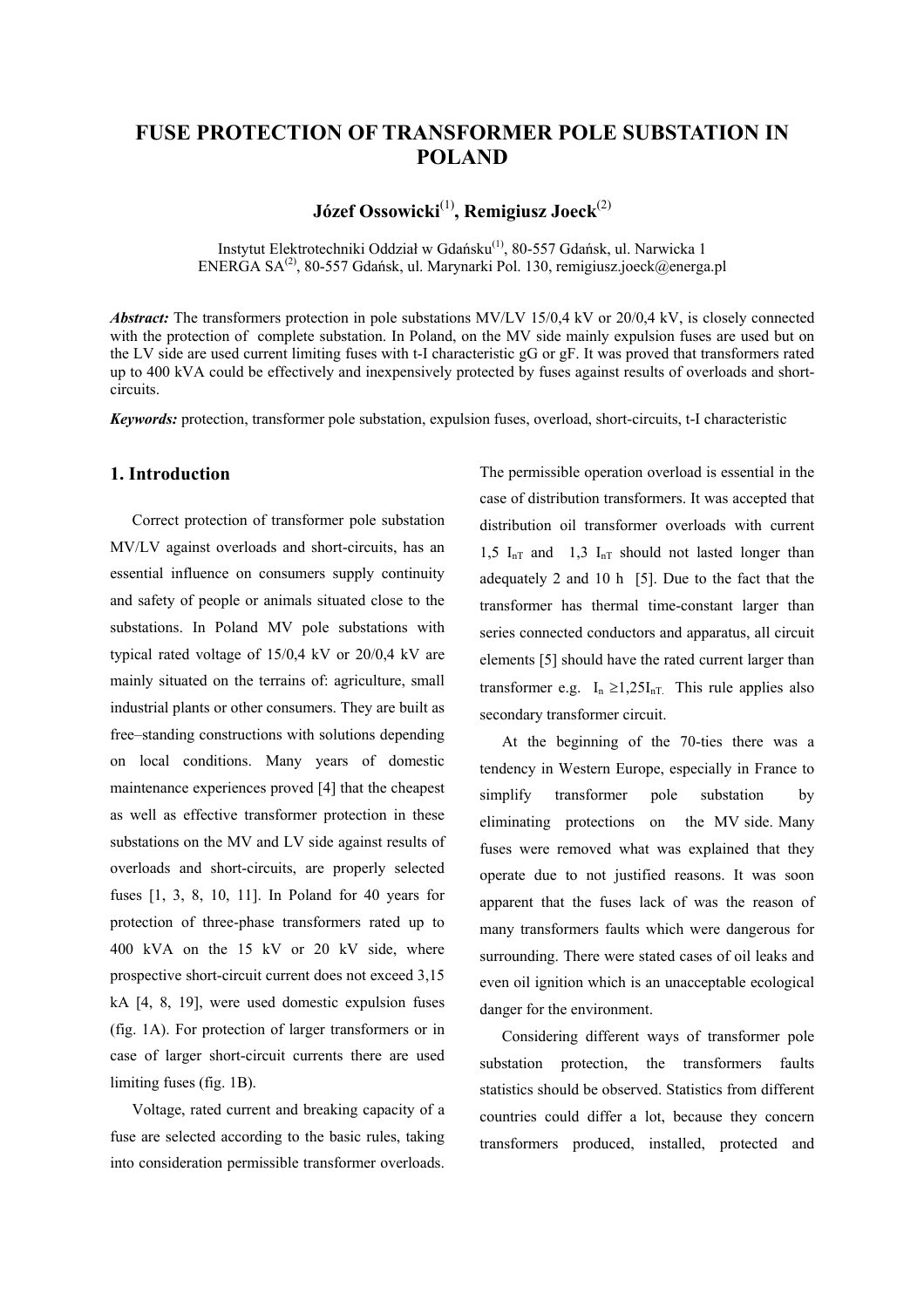supervised according to the rules of specific technical education. Polish observations of 6 000 distribution transformers from period 1990 – 1992, proved that every year 1% of them are damaged, c.a. 2/3 faults are internal short-circuit of HV windings, from these windings to core or oil tank, and also between HV winding and LV winding [5]. (Undoubtedly, the newest domestic transformers have several times lower fault rates). Similar German observation [1] of 600 000 oil distribution transformers, proved that average fault rate was ten times lower because every year 0,1% transformers were damaged. Despite a small fault amount in the latest years, due to the ecological requirements, there is an observed noticeable comeback to protection of transformer pole substations by fuses. It was proved by experimental testing [2] carried out on single-phase transformer substations models, rated 50 and 100 kVA. The testing aim was an explanation of MV fuses operation without reasons especially during atmospheric discharges. The good example could be the co-operation between French power engineers and SIBA company where the new fuse construction was developed [20]. It enables easy fuse links replacement by hot stick from the ground level (without pole climbing).

On the contrary to West Europe experiences, in Poland almost for 10 years there is a tendency to eliminate MV fuses in pole substations which are rated lower than 400 kVA [6, 12]. It is a result of too many unjustified reasons of expulsion fuse operations, caused probably by information lack in catalogues how to select properly these fuses considering operation co-ordination with fuses on the LV side. For example in the catalogue [19] there are presented recommended expulsion fuse nominal currents for transformer protection on the rated voltage of 15 kV. The maximum nominal currents of fuses with gG characteristic which can be used on the 0,4 kV side there were not mentioned.

# **2. Fuse selection in transformer pole substations**

In Poland are used three variants of transformer substation protection by fuses (fig. 1).



Fig. 1. Protection methods of transformer pole substations MV/LV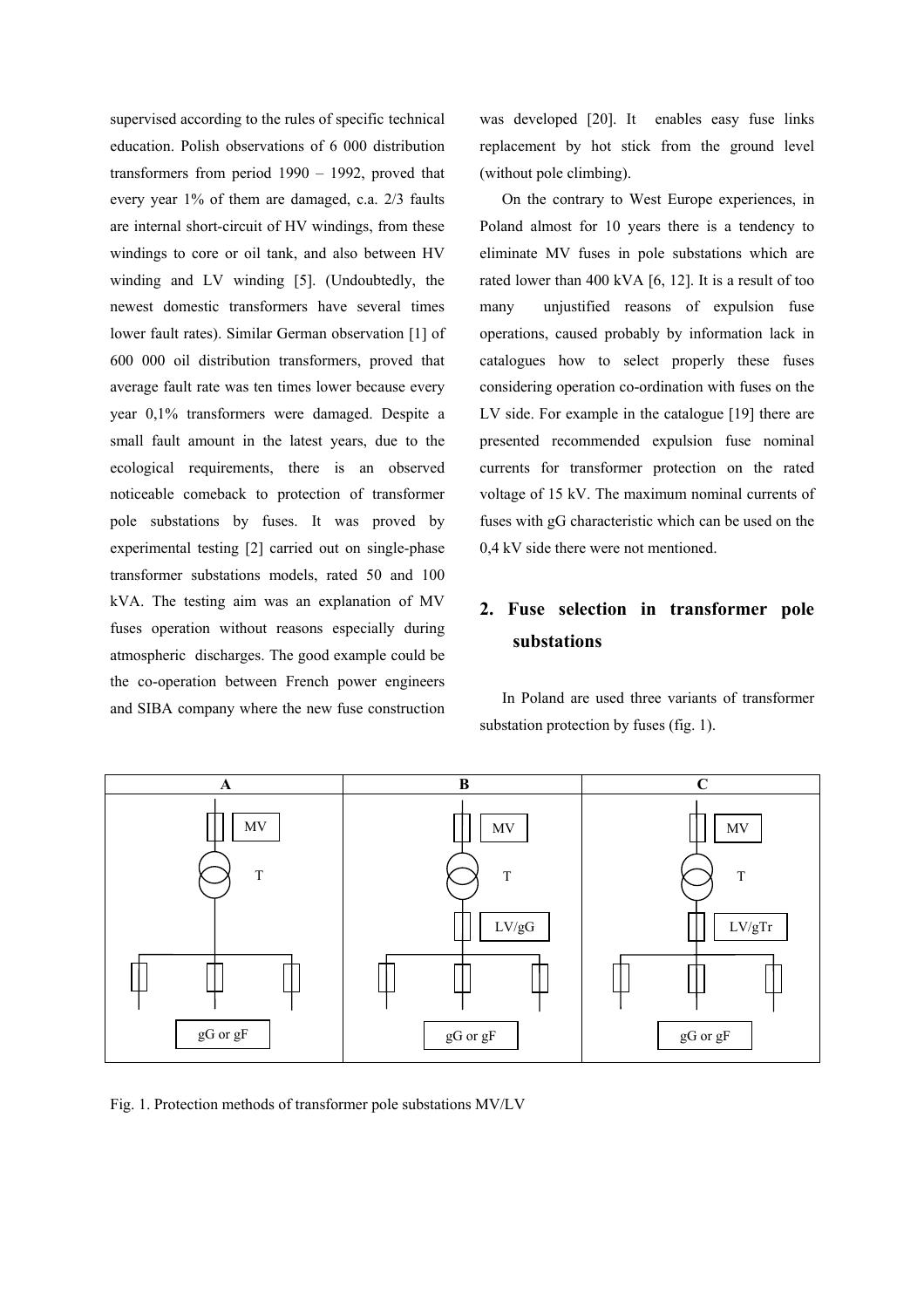The protection method should be selected according to nominal transformer power and prospective shortcircuit current on the MV side.

- $A$  On the MV side are used expulsion fuses when nominal transformer power is not larger than 400 kVA and prospective short-circuit current does not exceed 3,15 kA (unless the expulsion fuses producer proves that his fuses can be used for protection of transformers with larger nominal power or in network with larger prospective short-circuit current).
- • **B** On the MV side are used classic current limiting fuses when prospective short-circuit

current is larger than 3,15 kA or when nominal transformer power exceeds 400 kVA.

• **C** – Is used when nominal transformer power is larger than 630 kVA and does not exceed 1000 kVA.

Typical transformer pole substation (fig. 2) consists of a transformer (T) with nominal power not exceeding 250 kVA supplied from MV network usually through expulsion fuses (1), and surge arresters (not shown on the fig. 2).



Fig. 2. Typical diagram of transformer pole substation ( overvoltage protection is not shown )

In the new products offered among other producers by ZRE Gdańsk [18] one of MV fuse base insulator is also a surge arrester. On the transformers secondary side, in the LV part, particular outgoing feeders are protected by fuses (2) with t-I characteristic gG or fast gF in case of rural network when shock prevention is required.

## **3. Protection on the MV side**

The tasks of MV fuses in transformer pole substation are:

- protection of the substation part between fuses connections and transformer clamps against results of short-circuits,
- transformer protection against: oil tank fault, oil leak and possible its ignition due to the shortcircuit inside transformer caused by e.g. insulation breakdown,
- cut-off of two and three-phase short-circuits when they appears on the secondary transformer side, on the substation part between bushings and fuse entrance clamps or fuse load switches on the particular outgoing feeders (fig. 2).

Fuses for transformers protection should have big enough operation current  $I_{f0,1}$  with prearcing time of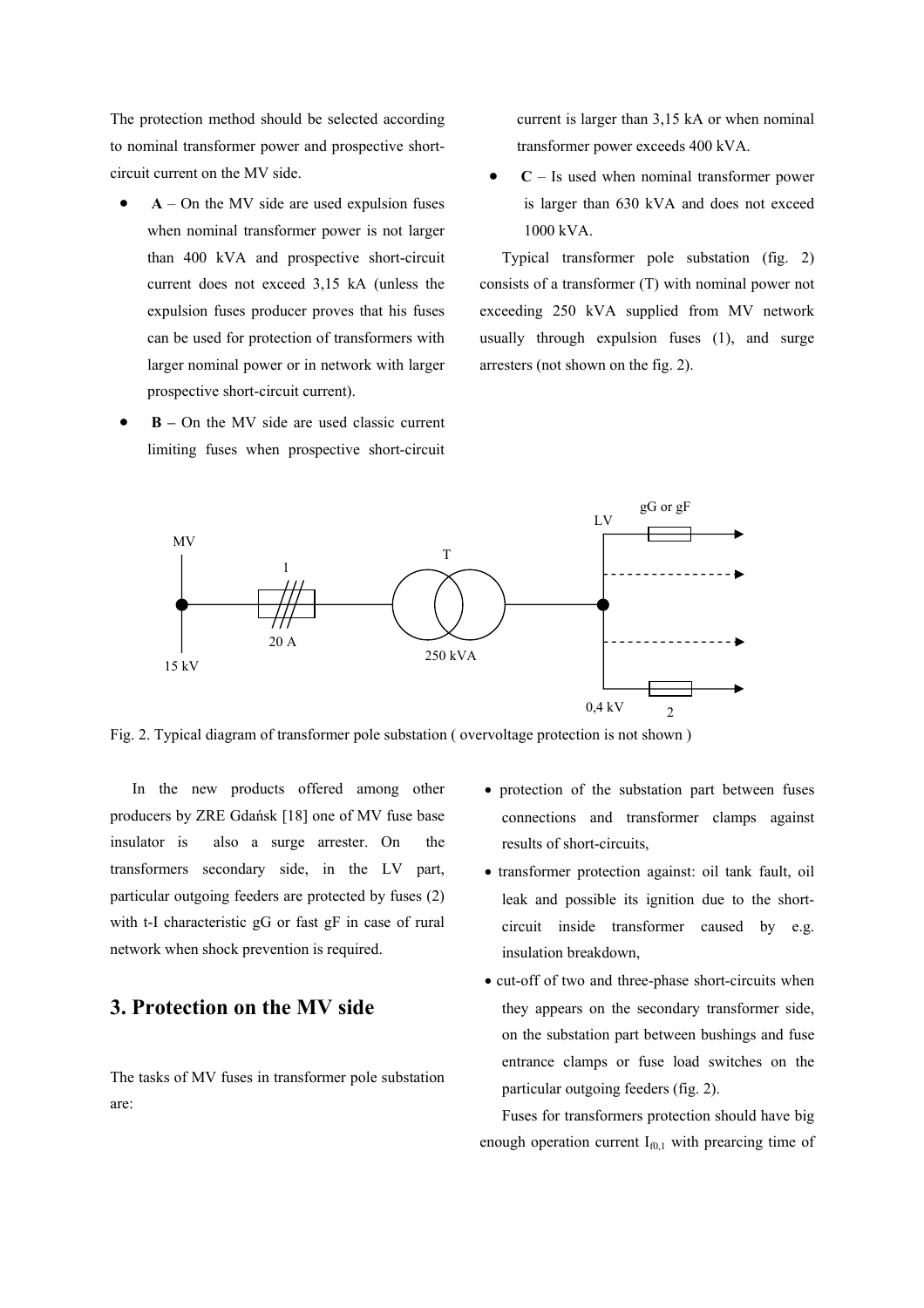0,1 s regarding making current holding and selectivity with protections on the secondary side. Relative value (with reference to nominal current of fuse-link  $I_n$  should fulfil the condition (1) [16]

$$
\frac{I_{f0,1}}{I_n} \ge 7 \cdot \left(\frac{I_n}{100}\right)^{0.25}
$$
 (1)

Fuses should have relatively small prearcing current  $I_{f10}$  in time 10 s due to detection of turn to turn short-circuit on the secondary transformer side and selectivity with preceding protections, so the condition (2) [16] should be fulfilled

$$
\frac{I_{f10}}{I_n} \le 6\tag{2}
$$

### **MV fuses should be selected according to the following**:

- Their nominal short-circuit breaking capacity declared by producer should be not lower than prospective short-circuit current in the installation place.
- They should not operate during transformer switching on in any phase time. It is a convention [5, 8] that prearcing time at current 12  $I_{nT} \ge 0.1$  s; and at current 25  $I_{nT} \ge 0.01$  s. In their catalogues fuse producers usually describe type and values of fuse nominal currents which should be used for transformers protection.
- Their t-I characteristic in prearcing time (starting from overload to short-circuit in whole range) should run above t-I characteristic of LV fuse cut-off for the biggest nominal current of fuse situated in LV switchgear (fig. 3). Usually it is accepted that it is the close current to nominal transformer current  $I_{nT}$ .
- They should operate in a period shorter than 1 s, if two or three-phase short-circuit on the secondary transformer side in the substation part between bushings and LV fuses clamps appear (fig. 2);
- The maximum value of Joule integral  $I<sup>2</sup>t$  of MV fuse cut-off should not exceed  $10^6$ A $^2$ s. This condition is caused by durability of transformer tank to bursting when internal short-circuit occurs in the transformer [10].

Requirements mentioned above are easily met in domestic expulsion fuses [4, 17, 19].

On the Fig. 3, continuous lines present prearcing t-I characteristics of expulsion fuses for rated voltage of 15 kV (have been produced in Poland for many years). Dashed lines show the characteristics (calculated to the 15 kV side) of maximum fuse disconnection time (characteristic gG) permitted by Polish Standard [14]. Fuses from many producers are in use in Poland. Their t-I characteristics sometimes differ a lot but all of them should be placed in required band shown in Polish Standard [14]. Due to their variety maximum characteristics of permissible disconnection times should be chosen in the selectivity analysis. The greatest approach between these characteristics, occurs when short circuit current on the 0,4 kV side calculated to the 15 kV side is ca.  $2.5I_n$  of expulsion fuse.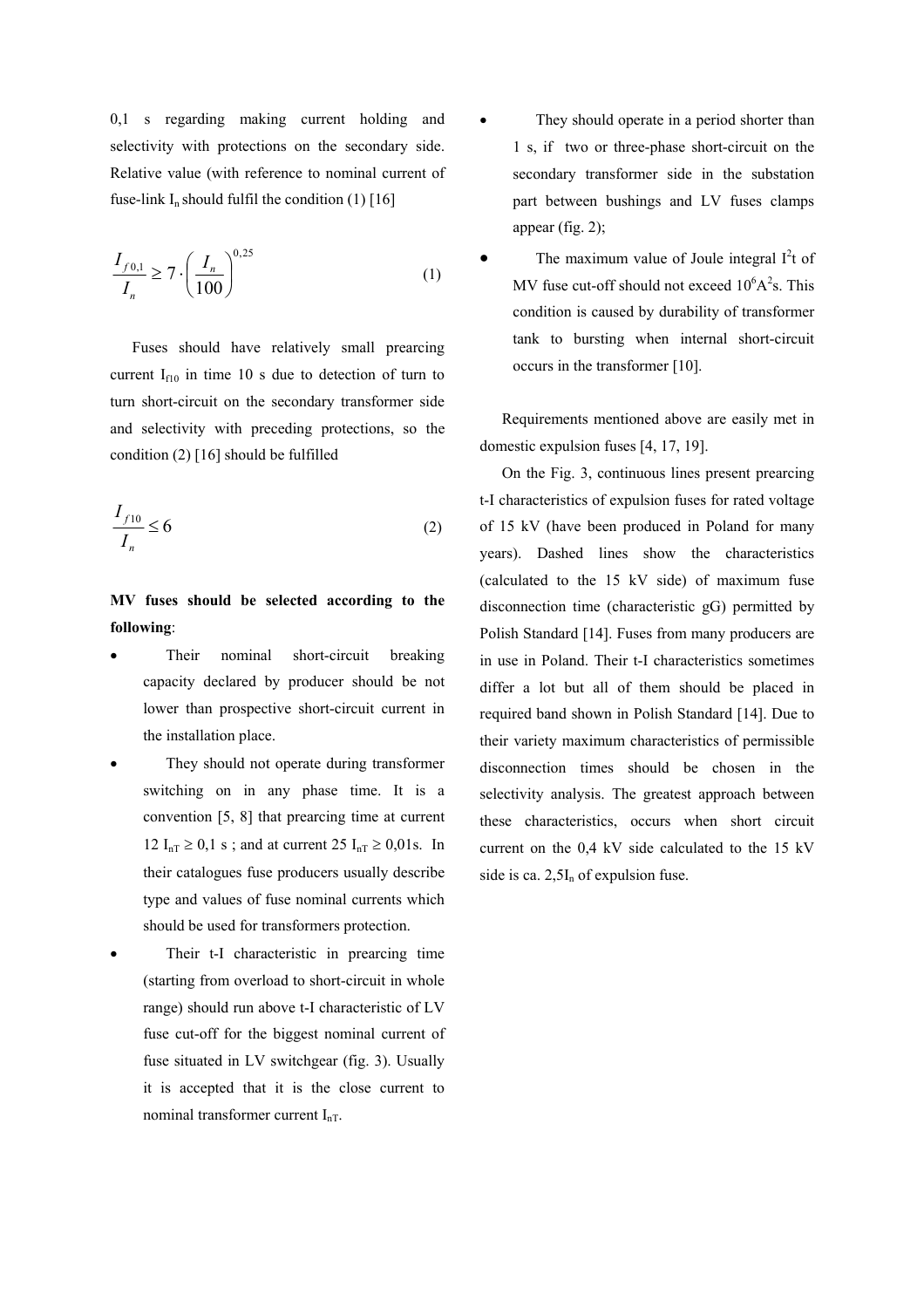

Fig. 3. Example of t-I characteristics of: prearcing domestic expulsion15 kV fuses (continuous lines); gG fuse disconnection calculated to the 15 kV side (dashed lines). Explanations in the text …

 In Table 1 it is shown an example of properly selected domestic expulsion fuses which protect the transformers rated  $63 \div 400$  kVA. On the 0,4 kV side there are used fuses with gG characteristic.

| Transformer | Nominal voltage 15 kV |               | Nominal voltage 0,4 kV |               |
|-------------|-----------------------|---------------|------------------------|---------------|
| rated power | Transformer           | Fuse rated    | Transformer            | Fuse rated    |
| [kVA]       | rated current [A]     | current $[A]$ | rated current [A]      | current $[A]$ |
| 63          | 2,43                  |               | 91,0                   | 63            |
| 100         | 3,85                  | 10            | 144,5                  | 125           |
| 160         | 6,20                  | 16            | 231,0                  | 200           |
| 250         | 9,60                  | 20            | 361,0                  | 315           |
| 400         | 15,40                 | 25            | 578,0                  | 400           |

Table 1. Example of fuse selection in transformer pole substations 15/0,4 kV

\*) It is the largest rated current of gG fuse-link which assures selective fuse operations.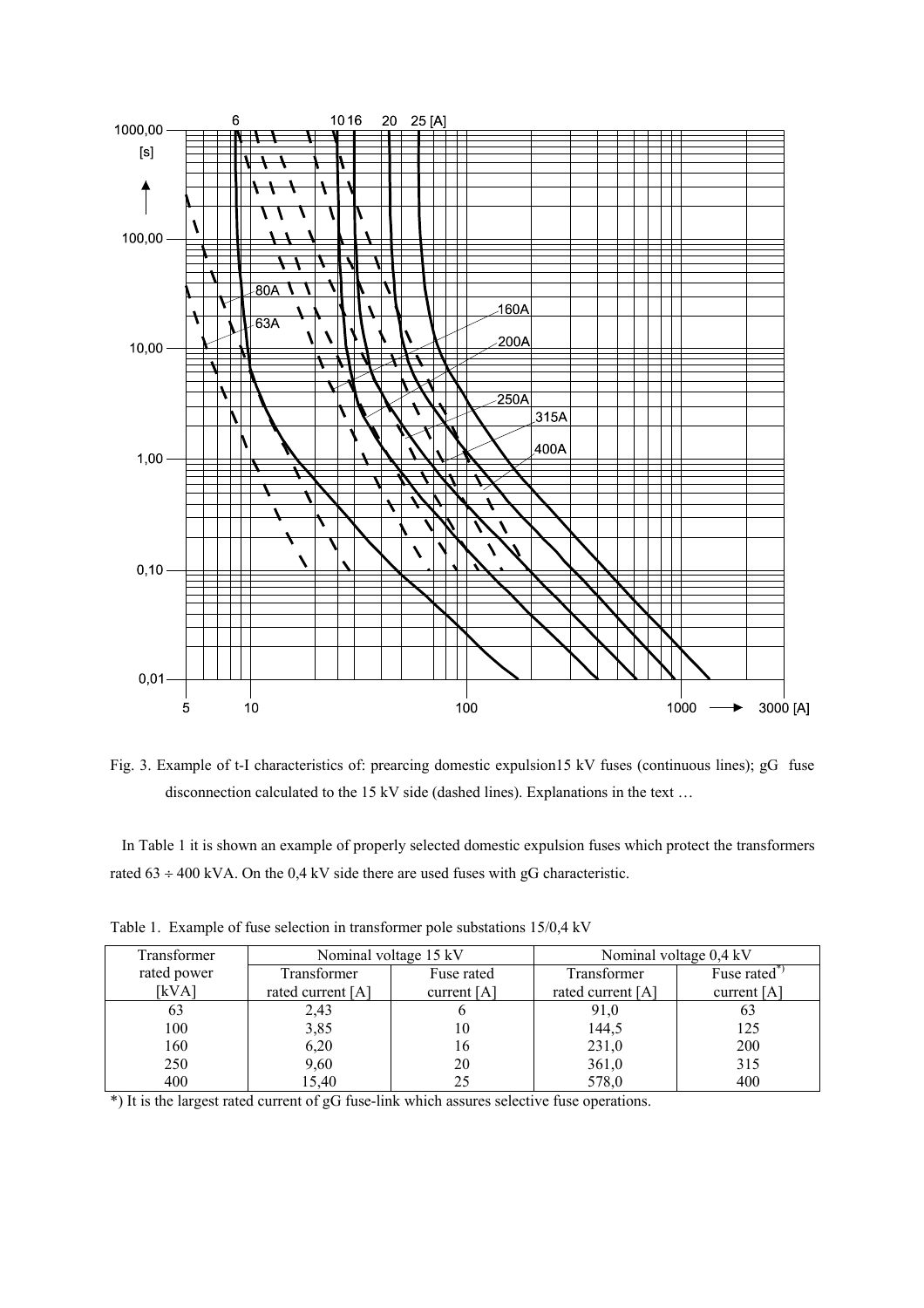### **4. Protection on the LV side**

- Fuse selection and protection method of transformer pole substation on the LV side depends mainly on nominal transformer power, less on fuse type or prospective short-circuit current on the MV side.
- To protect transformers rated up to 400 kVA against results of overloads and short-circuits, properly selected fuses on outgoing feeders in LV switchgear (fig. 1A) should be satisfied, because in opinion of experienced people there is a low probability of exceeding permissible transformer overloads by current 1,3  $I_{nT}$  during 10 h and current 1,5  $I_{nT}$  during 2 h.
- To protect transformers larger than 400 kVA should be used a protection on the entrance to the LV switchgear. For this purpose fuses with transformer characteristic gTr are the most suitable [17] (fig. 1C). Their advantages are that they enable full using of permissible transformer overload [9] and better limit shortcircuit current than fuses with gG characteristic.

# **5. Conclusions**

- Many years of maintenance experiences in West Europe concerning use of classic limiting fuses and Polish experiences in use MV expulsion fuses, point at that the cheapest and also most effective way of transformer protection and other parts of substation, against results of overload and short-circuit are properly selected fuses.
- For transformer protection on the MV side with nominal power not exceeding 400 kVA, when prospective short-circuit currents do not exceed 3,15 kA, domestic expulsion fuses are recommended [18].
- Transformers larger than 400 kVA should be protected by classic short-circuit current limiting fuses when prospective short-circuit current exceeds 3,15 kA on the MV side.
- The mistakes in maintenance can be avoided if expulsion fuse links are marked by transformer nominal power and not by nominal current, according to the standard DIN/VDE [17] for LV fuse links with gTr characteristic.
- The MV fuses task is to protect transformers against results of internal short-circuit (oil tank damage, oil leak and possible its ignition due to short-circuit occurred inside the transformer) and cut-off of two and three-phase short-circuit when it appears on the primary or secondary side in the substation part between transformer clamps and fuses.
- Due to the introduction of a new standard PN-IEC 60282-2 [14], some technical parameters of domestic expulsion fuses (especially for rated current of 6A) should be corrected and catalogues completed with necessary technical data, especially Joule integral  $I<sup>2</sup>t$  in prearcing time and during cut-off is what is needed for designers and users for proper fuses application.

# **6. References**

- [1] Hampel W. ; Hartmann E.; Karlscheur W.;Tenberge W.: "Schutz von Verteilungstransformatoren", Elektrizitätswirschaft, Jg. 91 (1992), Heft 25 z. 1660-1663
- [2] Hamel A.; Paquette M.; St-Jean G.: "Nuisance Fuse Operation on MV Transformers During Storms", IEEE Transactions on Power Delivery, Vol. 5, No. 4, November 1990
- [3] Hartmann E.: "Verhalten und Schutz von Verteilungstransformatoren", CIRED 89
- [4] Kacprzak B.; Hyrczak A.: "Service experience of new high-voltage expulsion fuses at rural outdoor networks", CIRED 1989, s. 76-79
- [5] Lipski T.; Musiał E.: "Bezpieczniki topikowe i ich zastosowania", Rozdz.8.4.